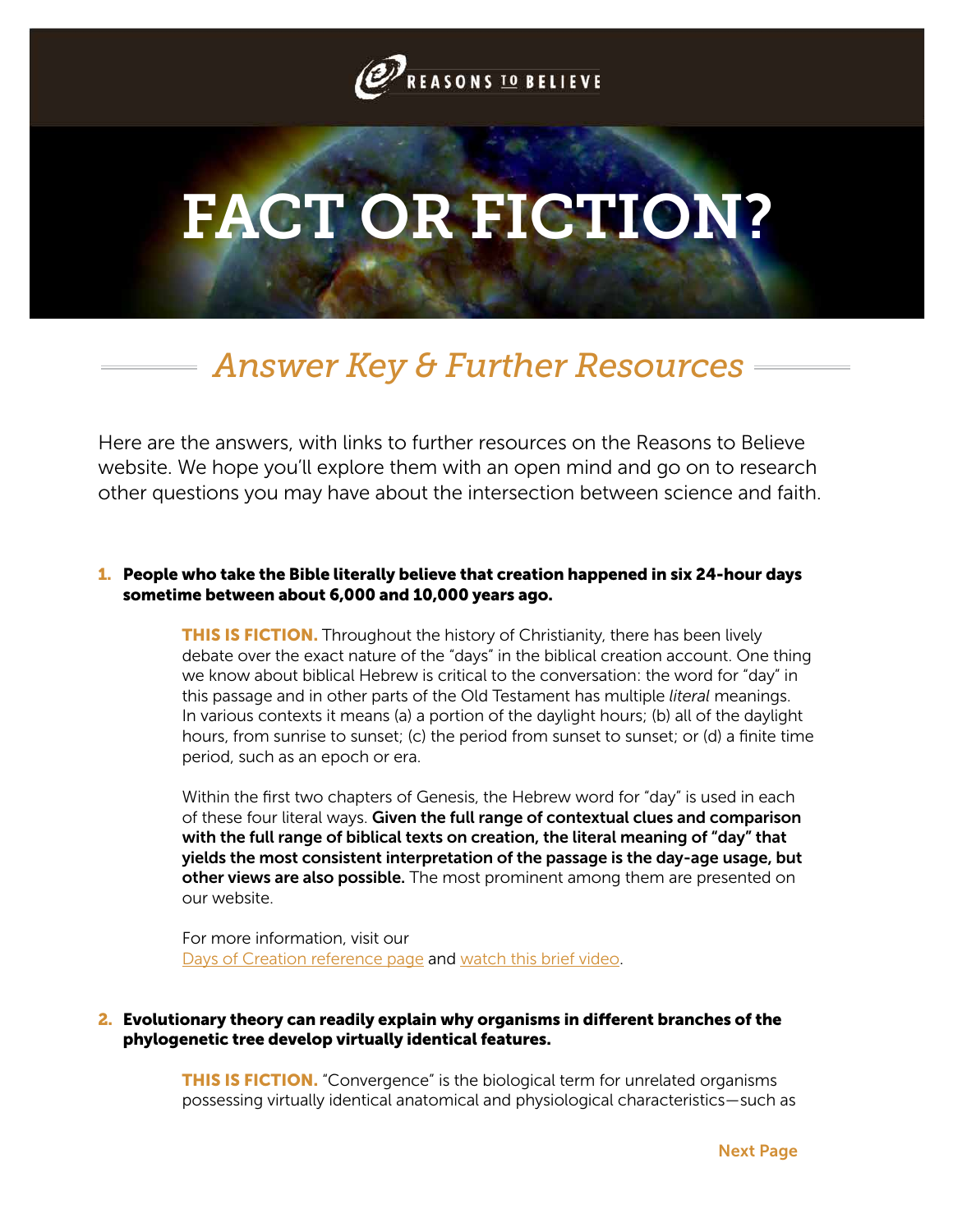

the wings of birds and bats. Evolutionary theory attempts to explain this similarity as the result of unrelated organisms encountering nearly identical selection pressures (environmental, competitive, and predatory). However, from an evolutionary perspective convergence occurs far too often and in organisms living in widely diverse environments—such as the chameleon and the sand lance (a fish) that share the same complex eye structure.

For more detailed information about convergence, read ["Convergence: Evidence for a Single Creator"](http://www.reasons.org/articles/convergence-evidence-for-a-single-creator) and ["Déjà Vu Again."](http://www.reasons.org/articles/deja-vu-again-part-1-of-2)

#### 3. The existence and abundance of viruses argue against belief in the biblical Creator God.

**THIS IS FICTION.** Many people believe that viruses, which cause so much sickness and suffering, are incompatible with the creative work of a loving God. Yet new research suggests that viruses also play a key role in nutrient cycling in Earth's oceans and can be used to combat drug-resistant bacteria. The same properties that make viruses harmful to life also turn out to be the ideal properties for certain salutary biomedical applications.

For more about the role viruses play, read ["Viruses and God's Providence"](http://www.reasons.org/articles/viruses-and-god-s-providence) and ["Zika Virus in the News."](http://www.reasons.org/articles/zika-virus-in-the-news)

# 4. Latest advances in RNA research move scientists closer than ever to solving the mystery of life's origin.

**THIS IS FICTION.** A recent research study seems to suggest that life might have arisen through natural processes via replication of the RNA molecule on a "snowball Earth." However, the RNA chosen for this study turns out to be atypical. Unlike nearly all RNA, it retains its structure in cold temperatures. Since losing structure in cold temperatures is a *normal* feature of RNA, it seems an unlikely source of life in the "snowball Earth" scenario.

For more information on recent RNA research and its relevance to the origin of life discussion, read ["Do the Latest Advances in Origin-of-Life Research Put the Case for](http://www.reasons.org/articles/do-the-latest-advances-in-origin-of-life-research-put-the-case-for-intelligent-design-on-ice) [Intelligent Design on Ice?"](http://www.reasons.org/articles/do-the-latest-advances-in-origin-of-life-research-put-the-case-for-intelligent-design-on-ice) and [watch this brief video.](http://www.reasons.org/videos/through-the-lens-evolution-origins-of-life-sd)

#### 5. Multiverse theory is compatible with biblical teaching on creation.

**THIS IS A FACT.** The question of whether or not we are part of a multiverse raises a host of philosophical and theological questions about the meaning of human life and the nature of reality. However, the theory does not and cannot escape the ultimate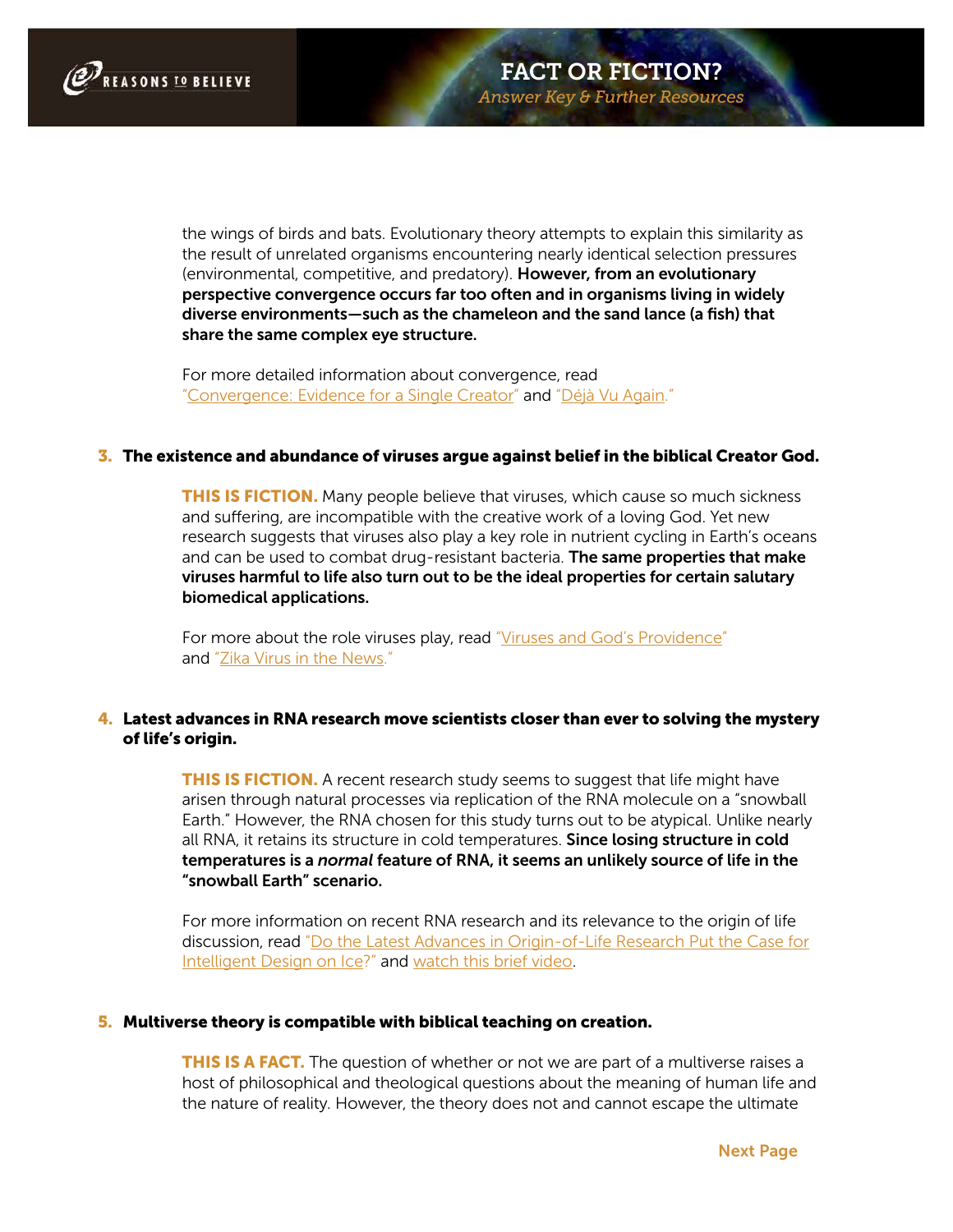

need for an origin and Originator, given the finiteness of matter and energy. In a most intriguing sense, the Bible does teach that another realm, or greater reality, exists beyond the cosmos. The biblical Creator exists in a realm that's unconfined by the familiar limits of time and space, and humanity's future home (according to Revelation) is unconstrained by the familiar laws of physics, including the law of decay.

Some atheists agree that consciousness cannot be reduced to purely physical components. Consequently, no rearranging of all the atoms in the universe can give you human consciousness.

For more on multiverse theory, visit our [Multiverse reference page,](http://www.reasons.org/rtb-101/multiverse) read ["Q&A: Does a Multiverse Negate Biblical Truth?"](http://www.reasons.org/articles/q-a-does-a-multiverse-negate-biblical-truth) and [listen to this podcast.](http://www.reasons.org/podcasts/straight-thinking/many-worlds-god-and-the-multiverse-theory) 

# 6. Among the 2,000+ planets discovered to date, at least a small percentage meet the criteria for human habitability.

**THIS IS FICTION.** The current claims of "habitability" are misleading. In the case of the "habitable" planets discovered so far, the sole criteria has been whether or not the planet could conceivably have had liquid water on some part of its surface for at least a brief period of time. In recent months, astrophysical research literature has begun to acknowledge how inadequate this definition is, as liquid water and many other factors must be present for billions of years to make a planet capable of supporting life, especially complex life.

For more information on "habitability" and the problems it poses, read ["Long-Term Habitability Requires a Sun-Earth Twin"](http://www.reasons.org/blogs/todays-new-reason-to-believe/long-term-habitability-requires-a-sun-earth-twin) and ["Planet Habitability Requires](http://www.reasons.org/articles/planet-habitability-requires-a-lifetime-of-fine-tuning) a [Lifetime of Fine-Tuning,"](http://www.reasons.org/articles/planet-habitability-requires-a-lifetime-of-fine-tuning) and [listen to this podcast](http://www.reasons.org/podcasts/science-news-flash/billions-of-habitable-planets).

# 7. Recent research indicates that human intelligence differs from that of animals not only in degree but also in kind.

**THIS IS A FACT.** If Darwin's idea of natural descent were true, one would expect (as Darwin did) that organisms with similar ancestry would have similar cognitive abilities. However, the natural world provides many instances of cognitive behavior in "lower" animals surpassing that of "higher" animals. For example, ravens are able to make use of one tool to obtain a second tool with which they can obtain food. They show an intellectual capacity that apes and chimps lack, one that more closely resembles human cognition. This and other recent research highlights the qualitative difference in intelligence between supposedly related organisms, the greatest gap being that between humans and all other species of life. Only humans, for example, have the capacity for symbolic language, for abstract thought, and for communication unrelated to mere survival or comfort.